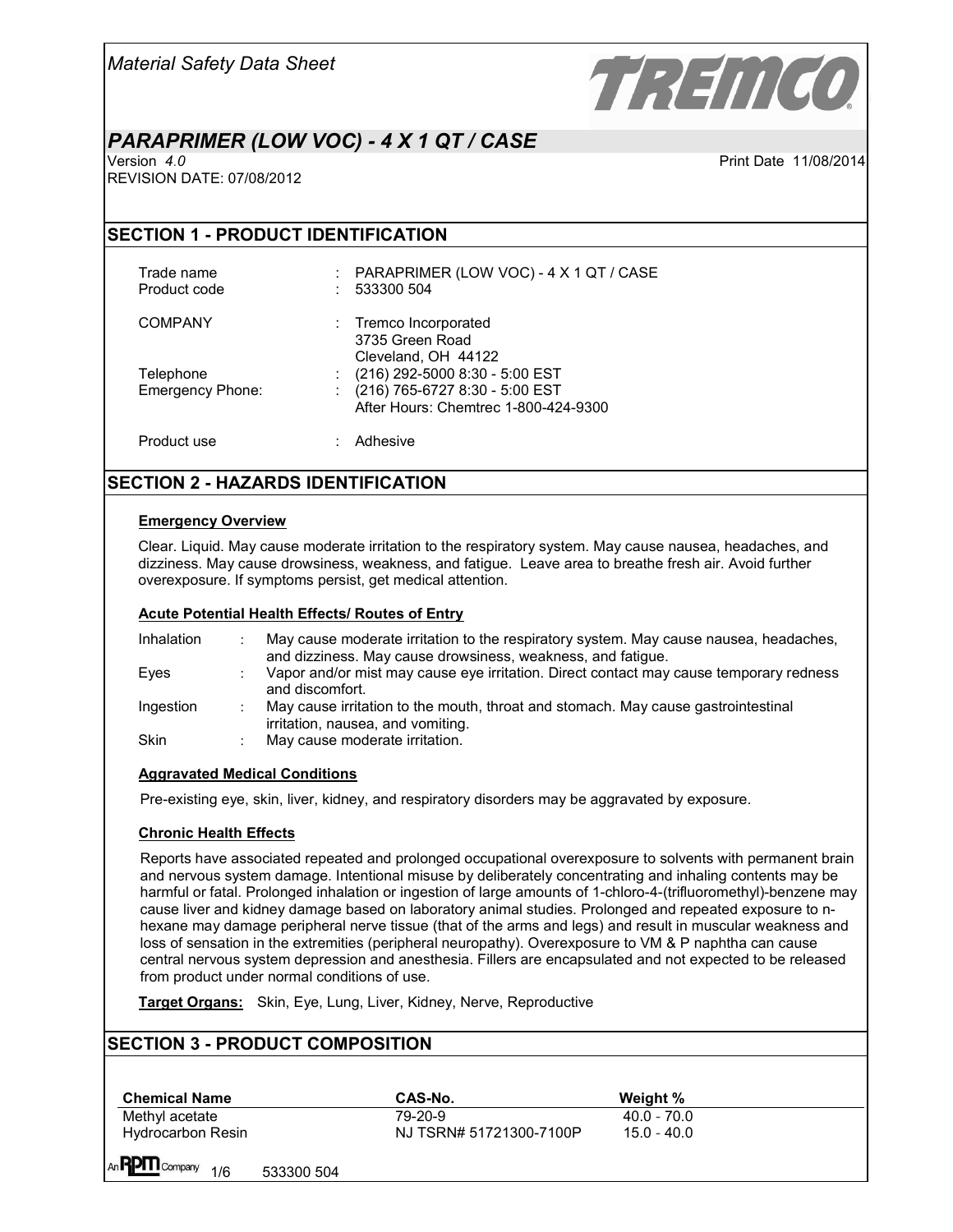

Print Date 11/08/2014

# *PARAPRIMER (LOW VOC) - 4 X 1 QT / CASE*

REVISION DATE: 07/08/2012

| Synthetic polymer                              | NJ TSRN# 51721300-7101P | 15.0 - 40.0  |
|------------------------------------------------|-------------------------|--------------|
| Aliphatic Naphtha (Light aliphatic<br>naphtha) | 64742-89-8              | $5.0 - 10.0$ |
| Halogenated Aromatic Hydrocarbon               | NJ TSRN# 51721300-5382P | $3.0 - 7.0$  |
| Hexane                                         | 110-54-3                | $3.0 - 7.0$  |
| n-Heptane                                      | 142-82-5                | $3.0 - 7.0$  |

## **SECTION 4 - FIRST AID MEASURES**

Get immediate medical attention for any significant overexposure.

| Inhalation   | ÷ | Leave area to breathe fresh air. Avoid further overexposure. If symptoms persist, get<br>medical attention.                                                                                                                                                                   |
|--------------|---|-------------------------------------------------------------------------------------------------------------------------------------------------------------------------------------------------------------------------------------------------------------------------------|
| Eye contact  |   | : Flush with water for 15 minutes. If irritation persists, get medical attention.                                                                                                                                                                                             |
| Skin contact |   | Wash area of contact thoroughly with hand cleaner followed by soap and water. If<br>irritation, rash or other disorders develop, get medical attention immediately. Wash<br>with water. If irritation, rash or other disorders develop, get medical attention<br>immediately. |
| Ingestion    |   | Do not induce vomiting unless advised by a physician. Call nearest Poison Control<br>Center or Physician immediately.                                                                                                                                                         |

# **SECTION 5 - FIRE FIGHTING MEASURES**

| Flash point<br>Method<br>Lower explosion limit |   | $-18$ °C. 0 °F<br>Not available.<br>1.2 $\%$ (V) Solvent                                                                                                                                                                                                                                               |
|------------------------------------------------|---|--------------------------------------------------------------------------------------------------------------------------------------------------------------------------------------------------------------------------------------------------------------------------------------------------------|
| Upper explosion limit                          | ÷ | 16 %(V) Solvent                                                                                                                                                                                                                                                                                        |
| Autoignition temperature                       | ÷ | Not available.                                                                                                                                                                                                                                                                                         |
| Extinguishing media                            | ÷ | If water fog is ineffective, use carbon dioxide, dry chemical or foam.                                                                                                                                                                                                                                 |
| Hazardous combustion<br>products               | ÷ | Smoke, fumes. Carbon monoxide and carbon dioxide can form. Nitrogen<br>oxides can form.                                                                                                                                                                                                                |
| Protective equipment for<br>firefighters       | ÷ | Use accepted fire fighting techniques. Wear full firefighting protective<br>clothing, including self-contained breathing apparatus (SCBA). Water<br>may be used to cool containers to minimize pressure build-up.                                                                                      |
| Fire and explosion conditions                  | ÷ | Vapor concentrations in enclosed areas may ignite explosively. Product<br>may ignite if heated in excess of its flash point. Vapors may travel to<br>sources of ignition and flashback. Closed container, may burst when<br>exposed to extreme heat. Empty containers may contain ignitable<br>vapors. |

# **SECTION 6 - ACCIDENTAL RELEASE MEASURES**

Use appropriate protective equipment. Avoid contact with material. Remove sources of ignition immediately. Stop flow of material if safe to do so. Contain spill and keep out of water courses. Ventilate area.

# **SECTION 7 - HANDLING AND STORAGE**

Prevent inhalation of vapor, ingestion, and contact with skin eyes and clothing. Keep container closed when

An  $\overline{P}$  Company  $\overline{2/6}$  533300 504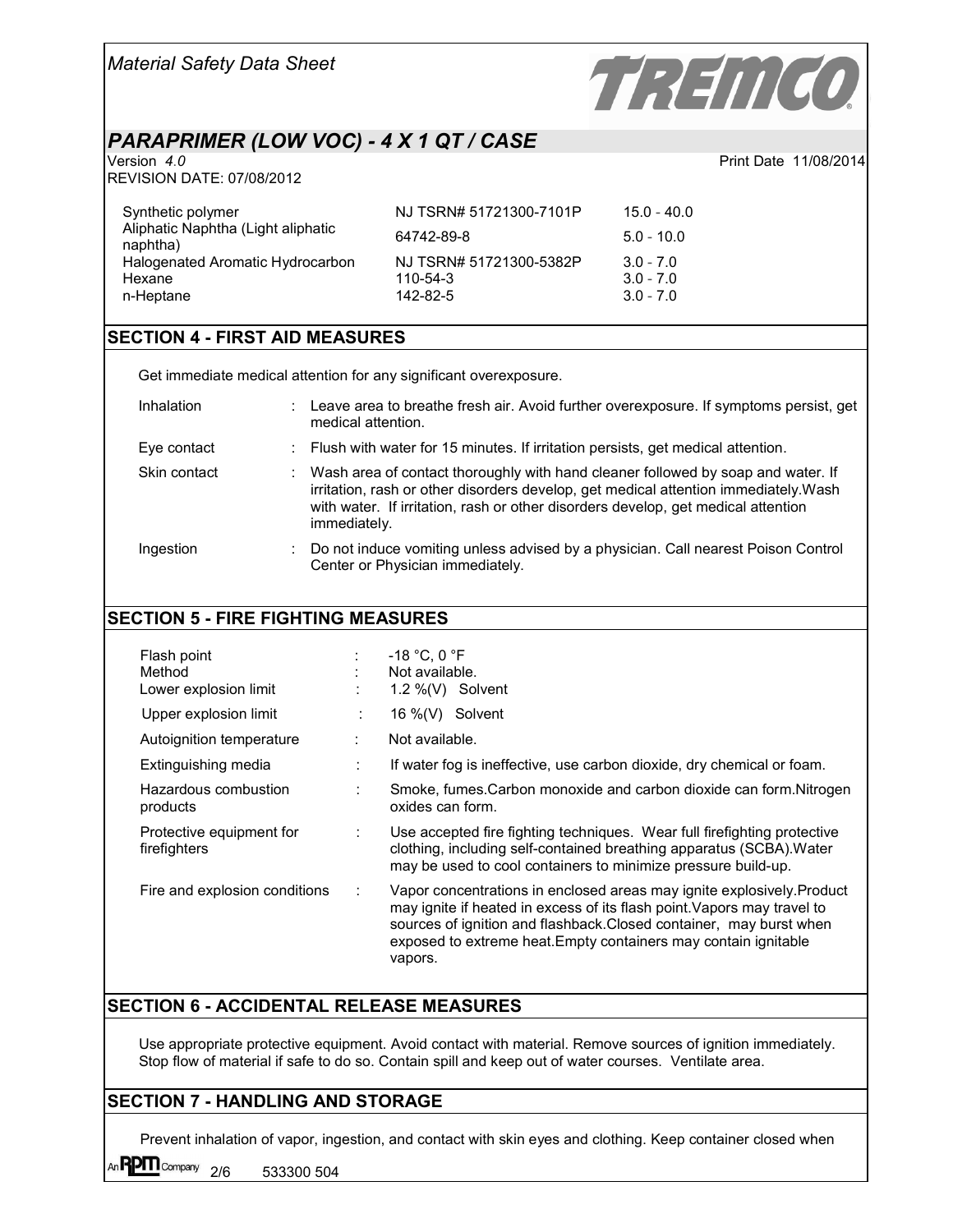

# *PARAPRIMER (LOW VOC) - 4 X 1 QT / CASE*

REVISION DATE: 07/08/2012

Print Date 11/08/2014

not in use. Precautions also apply to emptied containers. To prevent generation of static discharges, use bonding/grounding connection when pouring liquid. Extinguish all ignition sources including pilot lights, nonexplosion proof motors and electrical equipment until vapors dissipate. Personal protective equipment must be worn during maintenance or repair of contaminated mixer, reactor, or other equipment. Keep container closed when not in use. Vapor may migrate to sources of ignition. Do not smoke, weld, generate sparks, or use flame near container. Store in sealed containers in a cool, dry, ventilated warehouse location.

## **SECTION 8 - EXPOSURE CONTROLS / PERSONAL PROTECTION**

#### **Personal protection equipment**

| Respiratory protection | Wear appropriate, properly fitted NIOSH/MSHA approved organic vapor or<br>supplied air respirator when airborne contaminant level(s) are expected to<br>exceed exposure limits indicated on the MSDS. Follow manufacturer's<br>directions for respirator use. |
|------------------------|---------------------------------------------------------------------------------------------------------------------------------------------------------------------------------------------------------------------------------------------------------------|
| Hand protection        | Use suitable impervious nitrile or neoprene gloves and protective apparel to<br>reduce exposure.                                                                                                                                                              |
| Eye protection         | Wear appropriate eye protection. Wear chemical safety goggles and/or face<br>shield to prevent eye contact. Do not wear contact lenses. Do not touch eyes<br>with contaminated body parts or materials. Have eye washing facilities readily<br>available.     |
| Protective measures    | : Use professional judgment in the selection, care, and use Inspect and replace<br>equipment at regular intervals.                                                                                                                                            |
| Engineering measures   | Use only in well ventilated areas. Provide maximum ventilation in enclosed<br>areas. Use local exhaust when the general ventilation is inadequate.                                                                                                            |

#### **Exposure Limits**

| <b>Chemical Name</b> | <b>CAS Number</b> | <b>Regulation</b>  | Limit                   | Form |
|----------------------|-------------------|--------------------|-------------------------|------|
| Methyl acetate       | 79-20-9           | ACGIH TWA:         | $200$ ppm               |      |
|                      |                   | <b>ACGIH STEL:</b> | $250$ ppm               |      |
|                      |                   | OSHA PEL:          | 610 mg/m3               |      |
| Hexane               | $110 - 54 - 3$    | ACGIH TWA:         | 50 ppm                  |      |
|                      |                   | OSHA PEL:          | $1,800 \,\mathrm{mg/m}$ |      |
| n-Heptane            | 142-82-5          | OSHA PEL:          | 2,000 mg/m3             |      |
|                      |                   | ACGIH TWA:         | $400$ ppm               |      |
|                      |                   | ACGIH STEL:        | 500 ppm                 |      |

## **SECTION 9 - PHYSICAL AND CHEMICAL PROPERTIES**

| Form            | $:$ Liquid           |
|-----------------|----------------------|
| Color           | : Clear              |
| Odor            | : Fster              |
| pН              | Not available.       |
| Vapour pressure | Not available.       |
| Vapor densitv   | $:$ Heavier than air |
|                 |                      |

**PPI Company 3/6 533300 504**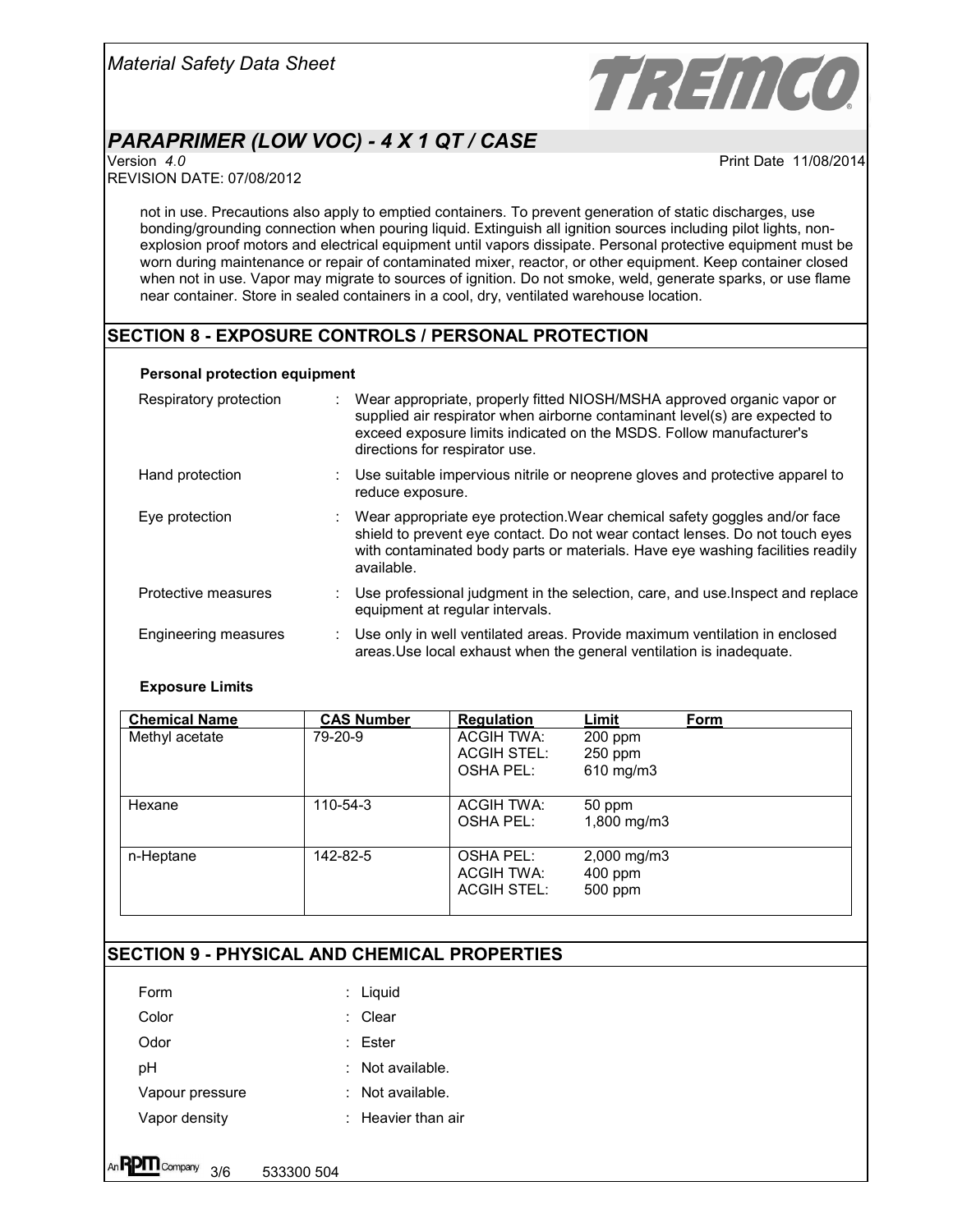| <b>Material Safety Data Sheet</b>                                    |                    | TREMCO                                                                                           |
|----------------------------------------------------------------------|--------------------|--------------------------------------------------------------------------------------------------|
| PARAPRIMER (LOW VOC) - 4 X 1 QT / CASE                               |                    |                                                                                                  |
| Version 4.0<br><b>REVISION DATE: 07/08/2012</b>                      |                    | Print Date 11/08/2014                                                                            |
| Melting point/range                                                  | $:$ Not available. |                                                                                                  |
| Freezing point                                                       | Not available.     |                                                                                                  |
| Boiling point/range                                                  | : 57 °C, 135 °F    |                                                                                                  |
| Water solubility                                                     | Negligible         |                                                                                                  |
| <b>Specific Gravity</b>                                              | : 0.922            |                                                                                                  |
| % Volatile Weight                                                    | $: 65 \%$          |                                                                                                  |
| <b>SECTION 10 - REACTIVITY / STABILITY</b>                           |                    |                                                                                                  |
| Substances to avoid                                                  |                    | : Oxidizing agents. Strong acids. Strong bases.                                                  |
| Stability                                                            |                    | Stable under normal conditions. Avoid welding arcs, flames or other high<br>temperature sources. |
| Hazardous polymerization                                             | : Will not occur.  |                                                                                                  |
| <b>SECTION 11 - TOXICOLOGICAL INFORMATION</b>                        |                    |                                                                                                  |
| Methyl acetate, CAS-No.: 79-20-9<br>Acute oral toxicity (LD-50 oral) |                    | 3,700 mg/kg (Rabbit)                                                                             |
| Hexane, CAS-No.: 110-54-3<br>Acute oral toxicity (LD-50 oral)        |                    | 24 mg/kg (Rat) 49 mg/kg (Wistar rat) 43.5 mg/kg (Rat)<br>28,710 mg/kg (Rat)                      |

28,710 mg/kg ( Rat ) Acute inhalation toxicity (LC-50) 48,000 mg/l for 4 h ( Rat ) 48,000 mg/l for 4 h ( Mouse )

# **SECTION 12 - ECOLOGICAL INFORMATION**

No Data Available

## **SECTION 13 - DISPOSAL CONSIDERATIONS**

Disposal Method : Subject to hazardous waste treatment, storage, and disposal requirements under RCRA. Recycle or incinerate waste at EPA approved facility or dispose of in compliance with federal, state and local regulations.

## **SECTION 14 - TRANSPORTATION / SHIPPING DATA**

## **CFR / DOT:**

UN1133, Adhesives, 3, PG II

**TDG:**

UN1133, ADHESIVES, 3, PG II

**IMDG:**

An  $R$ P $\prod$ Company  $\frac{4}{6}$  533300 504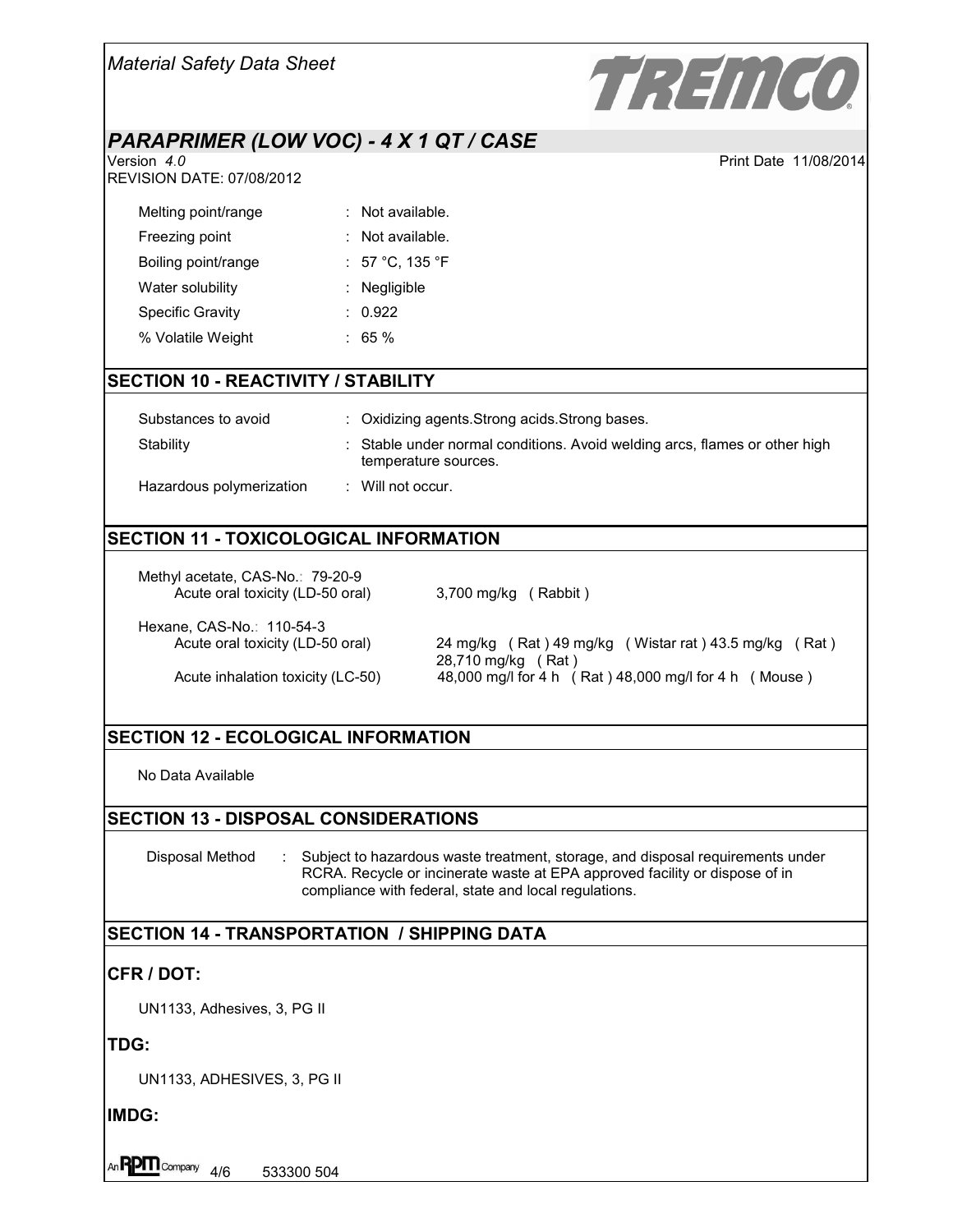

# *PARAPRIMER (LOW VOC) - 4 X 1 QT / CASE*

Print Date 11/08/2014

REVISION DATE: 07/08/2012

UN1133, ADHESIVES, 3, PG II

### **Further Information:**

The above shipping description may not be accurate for all container sizes and all modes of transportation. Please refer to Bill of Lading.

## **SECTION 15 - REGULATORY INFORMATION**

#### **North American Inventories:**

All components are listed or exempt from the TSCA inventory. This product or its components are listed on, or exempt from the Canadian Domestic Substances List.

#### **U.S. Federal Regulations:**

| SARA 313 Components                                                             |                             | Hexane                                                                                                                                                          | 110-54-3                                                                                                                       |
|---------------------------------------------------------------------------------|-----------------------------|-----------------------------------------------------------------------------------------------------------------------------------------------------------------|--------------------------------------------------------------------------------------------------------------------------------|
| SARA 311/312 Hazards                                                            |                             | <b>Acute Health Hazard</b><br>Fire Hazard                                                                                                                       |                                                                                                                                |
| OSHA Hazardous Components :                                                     |                             |                                                                                                                                                                 |                                                                                                                                |
| Methyl acetate<br>Hexane<br>n-Heptane                                           |                             | 79-20-9<br>110-54-3<br>142-82-5                                                                                                                                 |                                                                                                                                |
| <b>OSHA Status: Considered</b><br>hazardous based on the<br>following criteria: | ÷.                          | Irritant                                                                                                                                                        |                                                                                                                                |
| <b>OSHA Flammability</b>                                                        | $\mathcal{L}_{\mathcal{A}}$ | <b>IB</b>                                                                                                                                                       |                                                                                                                                |
| Regulatory VOC (less water and<br>exempt solvent)                               |                             | 236 g/l                                                                                                                                                         |                                                                                                                                |
| VOC Method 310                                                                  |                             | 13 %                                                                                                                                                            |                                                                                                                                |
| <b>U.S. State Regulations:</b>                                                  |                             |                                                                                                                                                                 |                                                                                                                                |
| <b>MASS RTK Components</b>                                                      | Hexane                      | Methyl acetate<br>n-Heptane                                                                                                                                     | 79-20-9<br>110-54-3<br>142-82-5                                                                                                |
| Penn RTK Components                                                             | Hexane                      | Methyl acetate<br><b>Hydrocarbon Resin</b><br>Synthetic polymer<br>Aliphatic Naphtha (Light aliphatic naphtha)<br>Halogenated Aromatic Hydrocarbon<br>n-Heptane | 79-20-9<br>NJ TSRN# 51721300-7100P<br>NJ TSRN# 51721300-7101P<br>64742-89-8<br>NJ TSRN# 51721300-5382P<br>110-54-3<br>142-82-5 |
| <b>NJ RTK Components</b>                                                        |                             | Methyl acetate<br><b>Hydrocarbon Resin</b><br>Synthetic polymer<br>Aliphatic Naphtha (Light aliphatic naphtha)<br>Halogenated Aromatic Hydrocarbon              | 79-20-9<br>NJ TSRN# 51721300-7100P<br>NJ TSRN# 51721300-7101P<br>64742-89-8<br>NJ TSRN# 51721300-5382P                         |
| Components under California Proposition 65:                                     |                             |                                                                                                                                                                 |                                                                                                                                |
| An $\mathbf{P}\mathbf{P}\mathbf{\Pi}$ Company<br>5/6<br>533300 504              |                             |                                                                                                                                                                 |                                                                                                                                |
|                                                                                 |                             |                                                                                                                                                                 |                                                                                                                                |